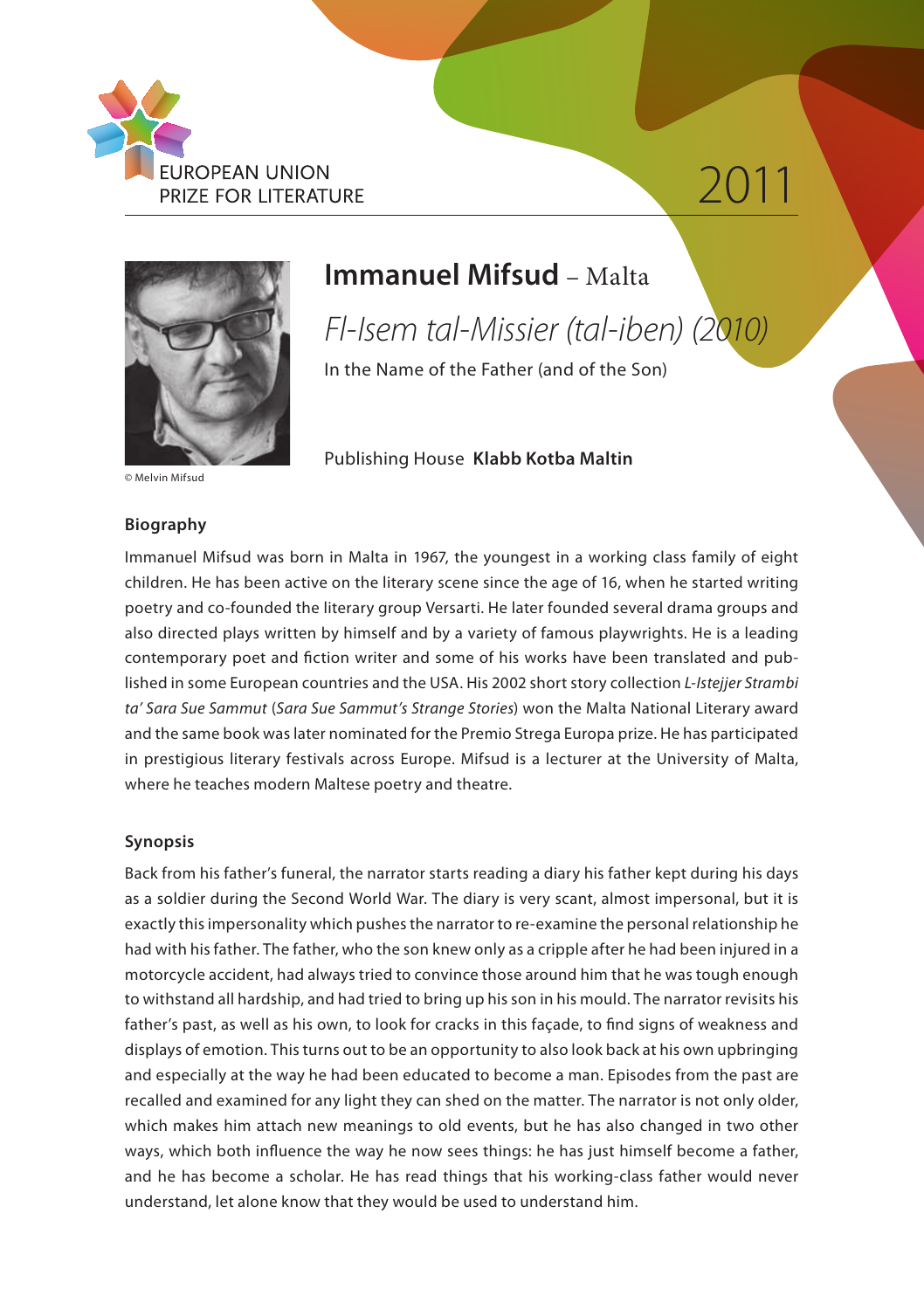## *Fl-Isem tal-Missier (tal-iben)* **Immanuel Mifsud**

L-Addolorata. Fuq il-qabar t'ommok. Minn wara nuċċali b'lenti ħoxna u skura, rajt id-demgħa nieżla. Ma kellhiex tagħmel hekk, imma qabżet u żżerżqet. Ħsibt li ma rajt xejn, imma jien kont qed inħarislek. Jien dejjem kont inħarislek lilek, dejjem ngħasses fuqek, ħalli nara kif qed iġġib ruħek. Bħal meta qbadtek titfa' idek wara dahrek u toħroġ qrun malli xi ħadd ma nafux qallek li alla jbierkek minkejja l-età, minkejja l-mankament li kellek f'sieqek ix-xellugija, minkejja x-xeni li rajt. Jien dejjem attent għalik kont inkun. U dakinhar rajtek b'did-demgħa nieżla kollha mistħija, bħalma stħajt meta ġbidtlek l-attenzjoni għal demgħa nieżla ma' ħaddek. Sħajt minni dakinhar, aktar u aktar meta mort nigtħannaq mal-fardal b'riħa taqsam ta' tewm u basal li kienet liebsa martek u ħabbart lil kull min kien miġbur li koint rajtek tibki.

Ma kontx naf li s-suldati jibku wkoll.

Kont naħseb li s-suldati kienu tal-azzar.

Kont naħseb li wiċċhom dejjem imqit u b'saħħtu u qawwi.

Kont naħseb li jien biss nibki, li jien biss nagħmel dak li mhux suppost nagħmel.

Bħal dakinhar.

Dakinhar.

Dak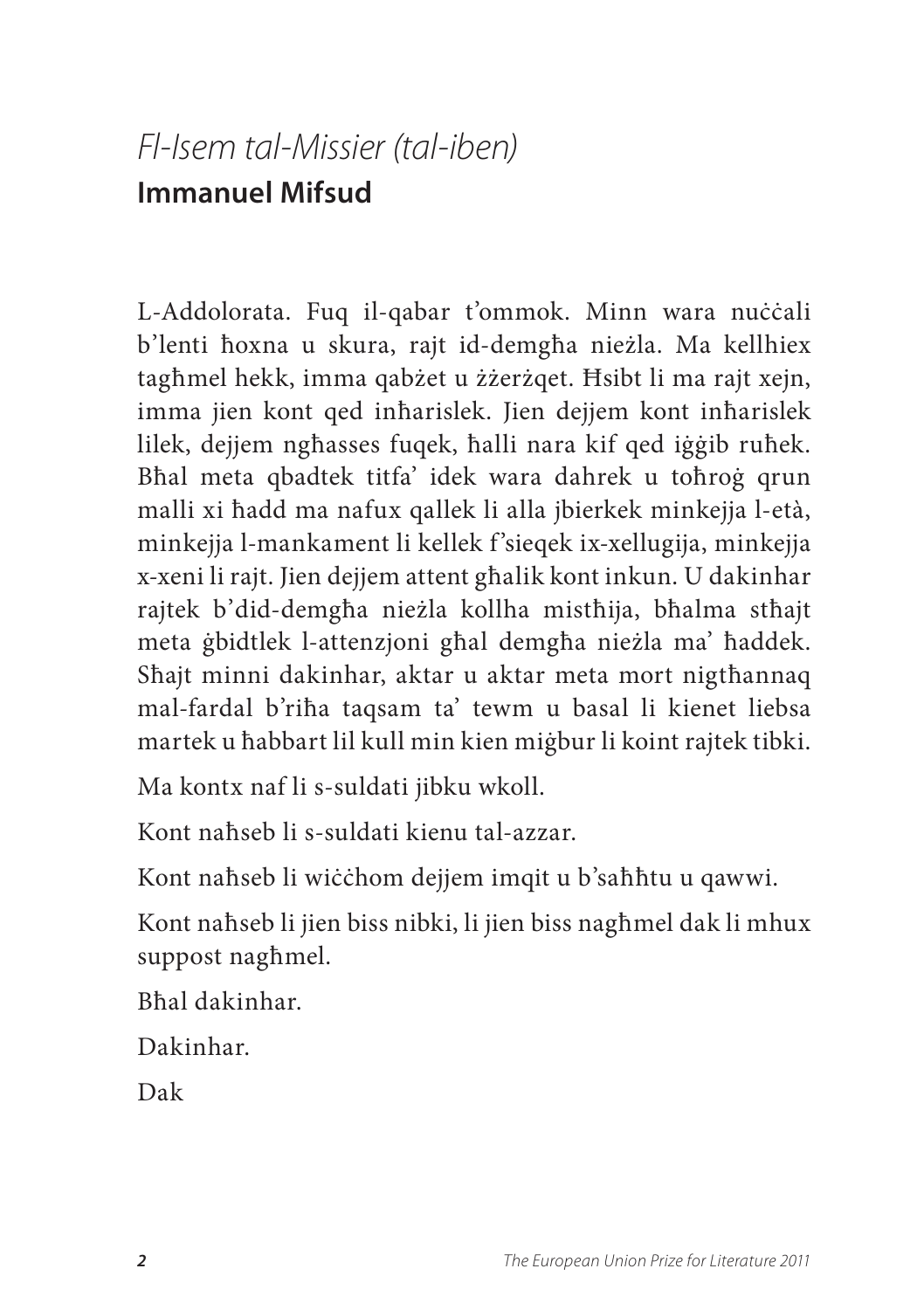kien iż-żmien meta kont tgħidli li jien ma nistax nibki. Jien tifel. Ma tistax issir raġel jekk tibki. Kif għadek tibki tifel bħalek? Int taqleb kulm'hawn, u tibki? Ma tistax tibki, fhimt? Ma tistax.

Imma jien nibki. U nistħi meta nibki. U nistħi għax jien mhux suppost nibki. U nistħi aktar għax – trid tkun tafha din? – nieħu gost nibki. Nieħu gost inħoss dak l-ilma sħun iġelben. Nieħu gost inħoss imnieħri jitrass, għajnejja jingħasru. Nieħu gost nara kollox imżelleġ.

Nieħu gost ma nobdikx.

Nieħu gost nibża' minnek għax int tal-biża'. Għax int tħares lejja u bil-ħarsa kerha li tagħtini twerwirni. U nibża' u nilbet.

Anki int tibki.

Suldat, anki int tibki.

Bħal dakinhar li miet ta' maġenbek. Ma bkejtx dakinhar li rajtu jintlaqat? Ma bkejtx?

Bħal dakinhar li rajt kollox jiġġarraf quddiemek.

Bħal kull meta tiftakar li t-tieġ tiegħek sar ġo xelter.

*Taħt dik il-lanterna*

*ħdejn dak il-kanċell,*

*qalbi kif niftakrek*

*tistenna dejjem hemm.*

*Kont issejjaħli m'nn taħt l-ilsien,*

*u tgħid li tħobbni u dejjem int*

*Wie einst Lili Marlene,*

*Wien einst Lili Marlene.*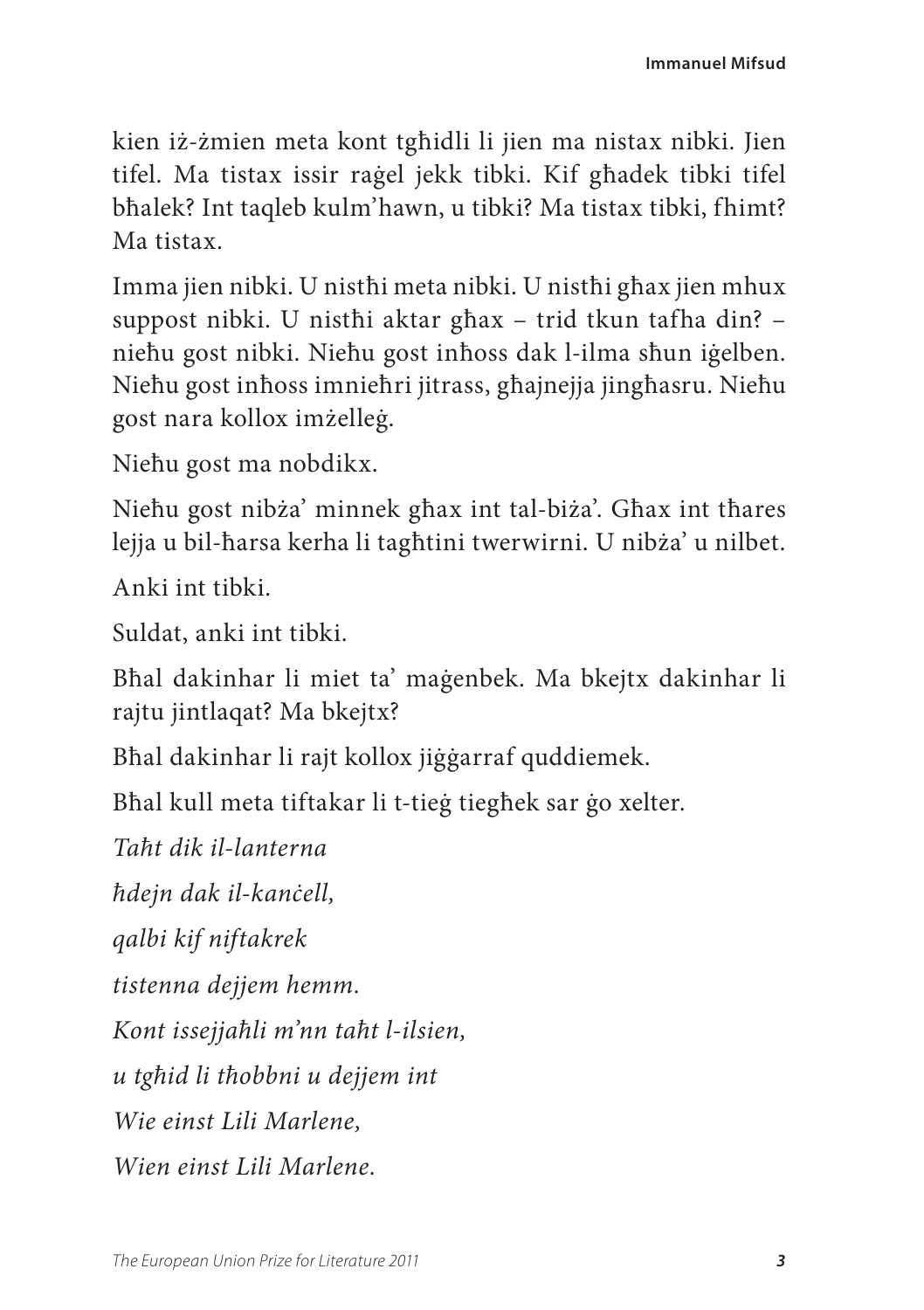Is-sigarett jitgħażżen fir-rokna ta' ħalqek. Il-kappell imniżżel għal fuq għajnejk. Humphrey Bogart. Casablanca. Tripli. Bengażi. Il-qmis bl-għonq illamtat. L-ingravata b'għoqda żgħira u ssikkata. Il-ħarsa. Il-mustaċċi rqaq fuq wiċċ lixx, riħa ta' sapun tal-leħja kull filgħodu qabel ma tilħaq titla' x-xemx. *Wie einst Lili Marlene, Wie einst Lili Marlene.*

U allura fuq il-qabar tal-familja, xħin nara d-demgħa li mhux suppost rajt, nibqa' ssummat.

Jien, Ġużeppi Marija Mifsud, mill-Belt Valletta, bin Pawla u Salvu, proletarju u Soċjalist anki jekk jekk qatt ma qbadt u qrajt il-kotba l-ħomor (għax dawk miżmuma minn Ommna l-Knisja Appostolika rumana, u għax għalkemm naf naqra xi ħaġa, moħħi mhuwiex mixħut għal-qari ta' kotba tqalu ħżiena), suldat fit-Tieni Gwerra Dinjija, assenjat fuq il-kanuni anti-aircraft, niddefendi lil art twelidi mill-attakki millajru tal-bgħula Faxxisti Taljani u ta' dawk il-ħnieżer Nażisti, nissogra ħajti għal art twelidi, għall-familja li Alla għoġbu jafdali, bit-tpinģija fug dirgħajja għax jien suldat proletarju, kapural, u mbagħad surġent tal-King's Own Malta Regiment u r-Royal Malta Artillery, fuq Bigi u Tignè, ninxtewa bl-azzar jikwi, nitbagħal kif bdejt nagħmel minn tfuliti wara li ommi romlot għat-tieni darba, niġri fit-toroq b'żarbuna waħda biex ma ngħarraqx il-par sħiħ, nagħmel dak li jiġi għal idejja ħalli mmantni lil ommi u lil ħuti iżgħar minni, u nitgħallem il-ħajja fil-kantunieri, fil-ħwienet tax-xorb jien u naħsel il-platti u t-tazzi kollha bżieq u zlazi u isfar tal-bajd moqli, jien u naqta' l-biljetti fuq tal-linja, jien u ngħawweġ dahri ganċ fil-fabbriki tal-Marsa u nimtela nugrufun u frak tal-faħam, jien u nibni l-muskoli, jien u nsir raġel kif għandhom ikunu l-irġiel, jien u nqaddes il-ħefa u nispira lill-Moviment tal-Ħaddiema, jien u ngħix u mmur u nimmira ħalli noqtol lil dak l-għadu li qed itajjar l-ajruplani ħalli jtajjarli rasi, jien u nsir, jien u nkun, jien u jien.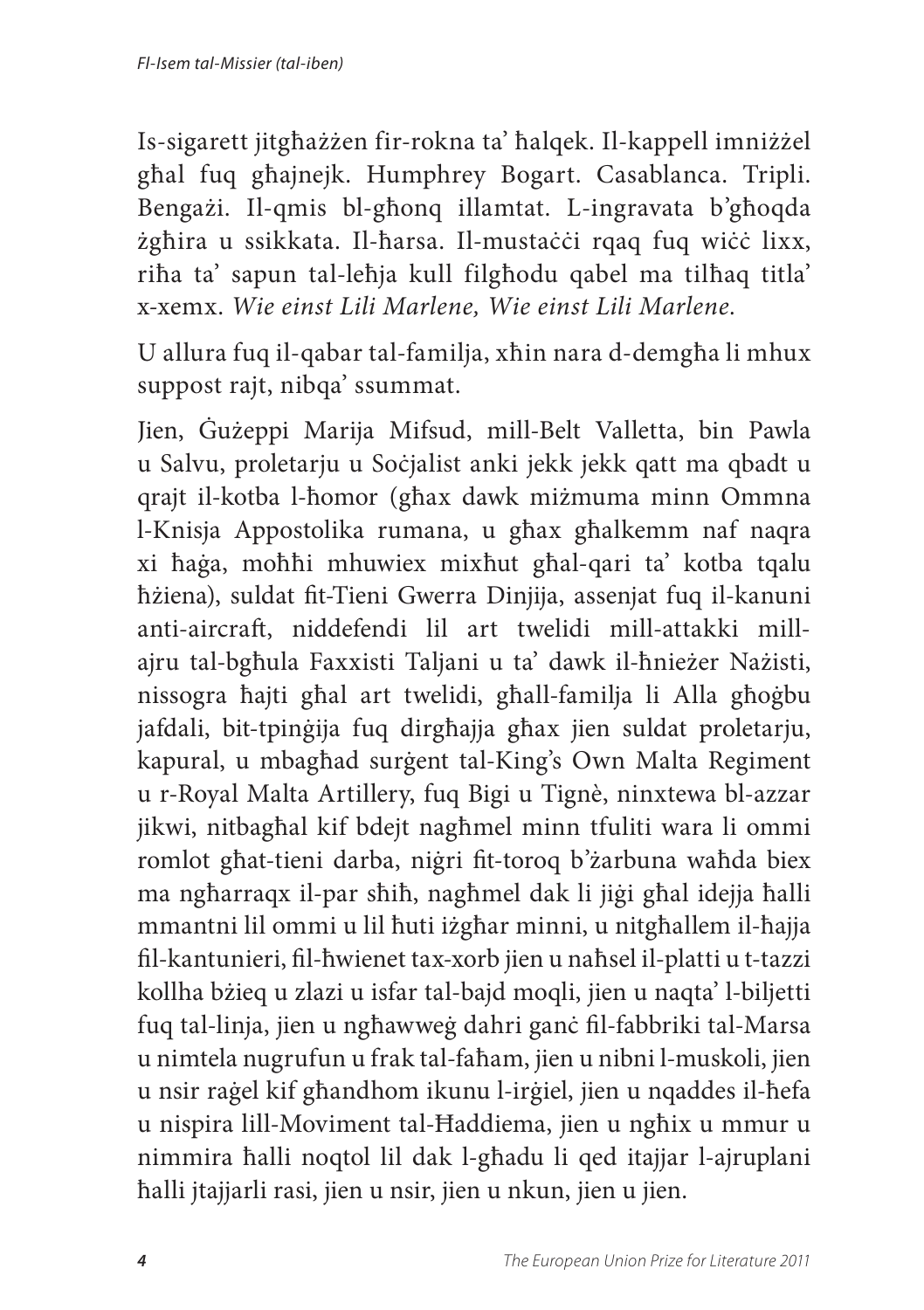Ta' sebgħa u erbgħin sena lqajt fi ħdani t-tmien wild, l-għaxar wieħed li kellhom jgħixu kollha. U lill-Mulej għidtlu: Mulej, tkun magħmula r-rieda tiegħek, għax avolja ħsibt li issa wasal iż-żmien li nistrieħ wara li rabbejt familja u ddefendejt lil art twelidi u l-Fidi Mqaddsa, il-Providenza Tiegħek ħarset lejja mis-smewwiet u lemħet il-ħila tiegħi u għarfet li għad għandi s-saħħa minkejja dak li ġrali u dak li rajt u dak li għaddejt minnu, u bagħtitli wild ieħor. Ma nafx kif se ngħajjex lil din iż-żieda mhux mistennija, imma nafda fik, Mulej, kif dejjem għamilt.

Ta' sebgħa u tmenin sena, Mulej, għoġbok issejjaħli għal għandek.

Ġużeppi Marija Mifsud, magħruf bħala l-Kikkra.

*Ħa nara tafx din: b'subgħajk ġo toqbitha u b'xufftejk ma' xoffitha. Ħa nara, x'inhi?*

U jien niħmar għax moħħi diġà tħammeġ, u nissuspetta li int indunajt u qiegħed tipprova tkejjal kemm tħammeġ diġà. *Isa, x'inhi? Subgħajk ġo toqbitha u xufftejk ma' xoffitha.* U jien nibqa' kwiet għax ma nafx x'int tistenna mingħandi: intix tara sirtx raġel jew għadnix it-tifel li dejjem kont. U mbagħad titbissem u tgħidli: *Kikkra, ħmar!* Sewwa, kikkra. Kont qed naħseb, fl-isqaqien imġiddma ta' moħi li jixbhu t-toroq li ġġerrejt fihom b'żarbuna waħda, li kont qed titkellem fuq dik li kont magħha lbieraħ filgħaxija meta suppost mort nisma' l-quddiesa tal-Ewwel Ġimgħa tax-xahar. Il-Kikkra l-laqam tiegħek, hux hekk? Mifsud il-Kikkra.

Iż-żarbun tqil u iswed. Żarbuna mhux bħall-oħra. Suppost daż-żarbun jaħbilek il-mankament. Xi mkien lejn il-Madliena, suldat tiela' telgħa fuq mutur. Xi mkien il-Madliena, suldat mixħut f'għalqa mitluf minn sensih. Sena l-isptar militari ta' Bigi. Sena oħra fi sptar militari Londra.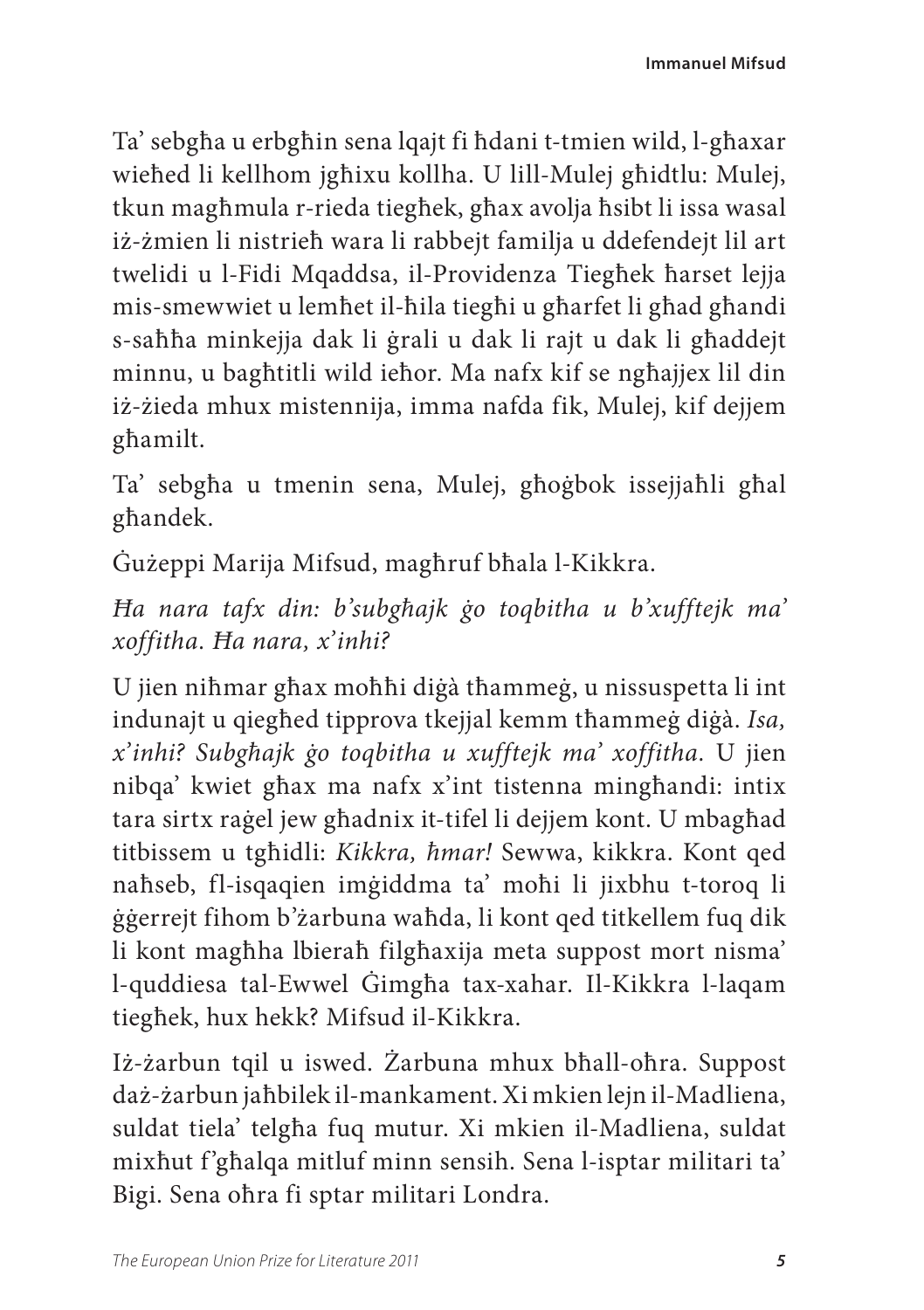Meta tasal tinxteħet fuq l-ewwel siġġu li ssib u tħoll iż-żarbun. Dejjem tħoll iż-żarbuna tax-xellug l-ewwel. U titlobni niġi nneħħilek iż-żarbun. U nħossu tqil meta fl-aħħar jirnexxili naqlagħhulek. U tgħidli npoġġih pulit taħt is-sodda. U timxi qisek dgħajsa fil-maltemp. U l-maltemp jiħrax hekk kif tneħħi ż-żarbun. Minkejja s-sigaretti n-nifs jibqa' tajjeb u tinżel fil-qiegħ nett it-Torri tax-Xgħajra ħa ttella' r-rizzi. Għexieren ta' rizzi fil-bixkilla. Irejħu l-baħar. Jien ma nafhiex ir-riħa tar-rizzi, u t-Torri tax-Xgħajra ma nżilt qatt u l-qiegħ skur ibeżżagħni. Jien nibża', nibża' minn ħafna affarijiet: miċ-ċimiterju li tħobb toħodni fih Ħadd iva u Ħadd le; miżżwiemel kbar tal-kavallerija tal-pulizija li teħodni nara; minn sieqek ix-xellugija mgħawġa ganċ; mill-klieb; mill-ġurati li jtiru maċ-ċentufolju fir-rokna tal-bitħa; mill-fekruna li daħħalt bla permess fil-barżakka li kont iġġorr lejn Tripli, lejn Bengażi; miċ-ċorma qtates jabqżu u jkattru u jwelldu fil-gwardarobbi ta' Leli Cousin li joqgħod maġenbna; minn Leli Cousin innifsu, irejjaħ l-għaraq, il-bewl, u s-sigaretti *Du Maurier*; mid-dlam li jaqa' kull lejla; mir-ragħad; mis-sajjetti; mit-terremot f'nofs ta' lejl fl-1972; mill-pressjoni għolja li tbati biha; minn leħnek meta tgħollih; miċ-ċintorin li tibda tħoll jekk ma nobdikx; min-nuċċali ta' fuq wiċċek; mill-mustaċċi ppuntati; mit-tpinġija ħadra fuq dirgħajk; mill-età tiegħek; mit-telfa t'ommi li nistennieha tiġi minn waqt għal ieħor; mill-wiċċ sfigurat ta' Kristu msallab; mir-ritratt ta' ommok b'xoffitha ta' isfel imdendla; mill-istejjer kollha misteri tazzija Stella li qatt ma rajt u tant xtaqt li niltaqa' magħha; mill-ħallelin li daħlu għand tar-Rex u fgawha wara li tawha xebgħa u ħadulha ħamsin lira; mill-fatati li tgħid li kont tara fil-kerrejja ta' zitek Bažilka li kienet togghod il-Belt; minn tal-Labour meta kien u jgħaddu minn quddiemna jdawru lil Lorry jew lil Grima; mill-gvern li tak transfer vendikattiv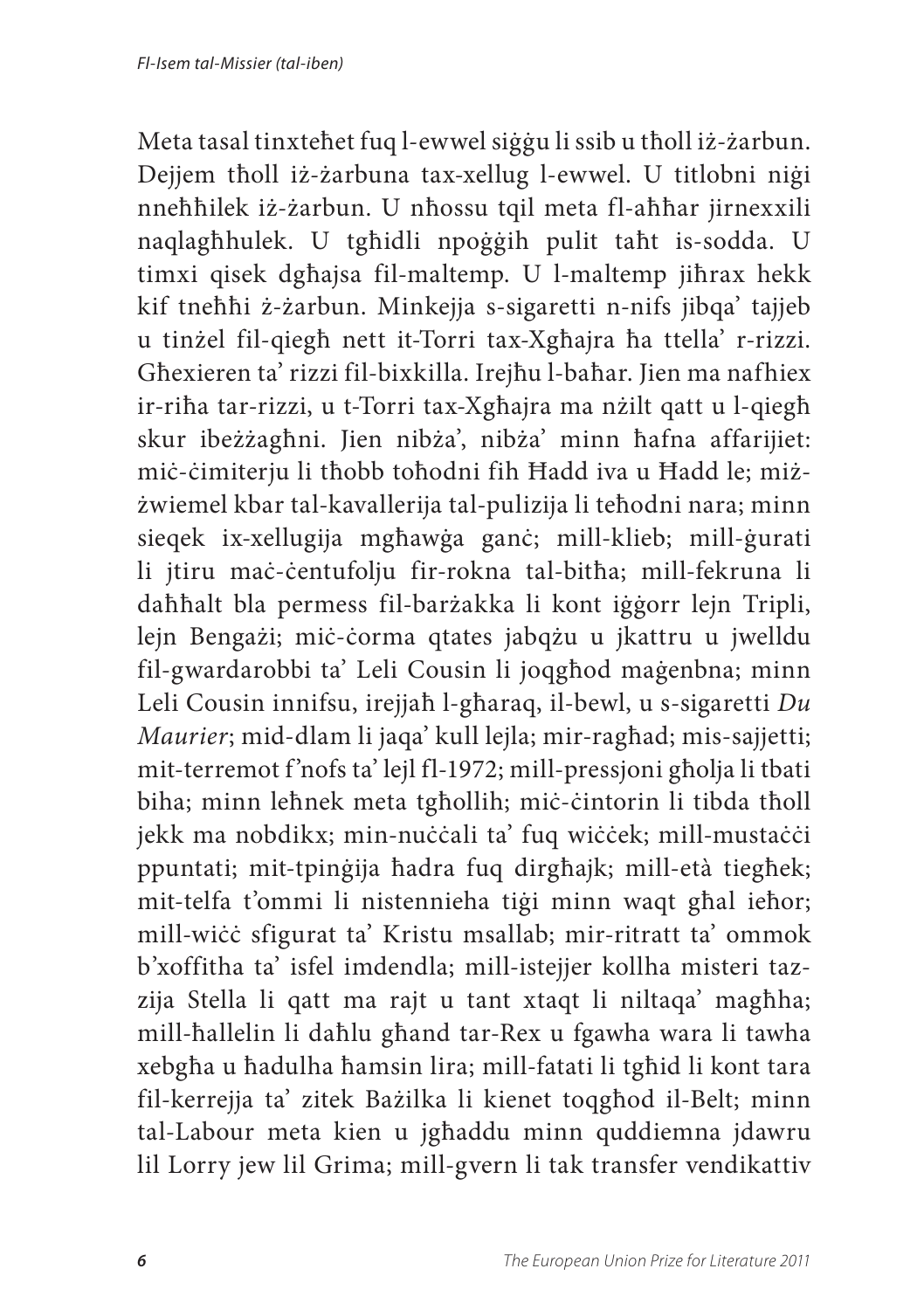ghax ma kontx thasibhom, u kont tpaċpaċ kontrih; millħolma li kont noħlom kuljum, ta' raġel moribond fuq sodda li narah imut u malli joħroġ l-aħħar nifs jaqa' pupu fl-art minn taħt is-sodda tiegħu; mid-dell li kien jiġri warajja (hekk kont tgħidli: *Int anki minn dellek tibża'!*); fuq kollox: minnek.

Imlejtli l-ħolm bil-passi tqal tal-militar; bil-Bofors jisparaw; bit-twerdin tal-Istuka nieżel jogħdos. Imletjli l-ħolm birremettar tal-Faxx u tal-fizzjali Ingliżi jiħduh f'sormhom bik, għax int daqsxejn ta' Malti tomgħod il-ħobż, iġġewweż il-ġobon tal-ħakk, u ġġib it-tfal. U għedtlek kemm-il darba: *Dak is-salib x'nambuh fuq il-bandiera?* U int kont tkun pront toħroġ ir-ritratti, u tikxef il-farrett fuq koxxtok tax-xellug u tgħidli l-istejjer li kibru fl-umdità tax-xelter fejn kellek it-tieġ fi Frar 1942. Imlejtli l-ħolm bl-eroj b'sidirhom beraħ, b'sidirhom mimli, b'sidirhom affrontat għal art twelidhom, għall-kuruna tal-Britannja tixxemmex fuq dil-gżira. Imlejtli tfuliti bil-ħoss tad-Dama Vera Lynn, *We'll meet again, don't know where, don't know when; but I'm sure we'll meet again some sunny day.*

*On the 21st Dec 1939 I joined the British army and was enlisted in the 2nd Battalion. The King's Own Malta Regiment, this Regiment was stationed at St.Andrews barracks and we were instructed by the NCO's of differenti units. The first day that I spent at the barracks I was very happy, my comrades used to teach me how I must fowled the blankits and how to mount the equipment how to clean the Rifle.*

Kont sibtlek id-djarju kannella skur u sraqtu. U żammejtu. *On the 21st Dec 1939 I joined the British army and was enlisted in the 2nd Battalion.* Ta' dsatax-il sena tawk azzarin bilbajunetta u libbsuk uniformi u ħaduk lejn St Andrew's biex titgħallem tispara.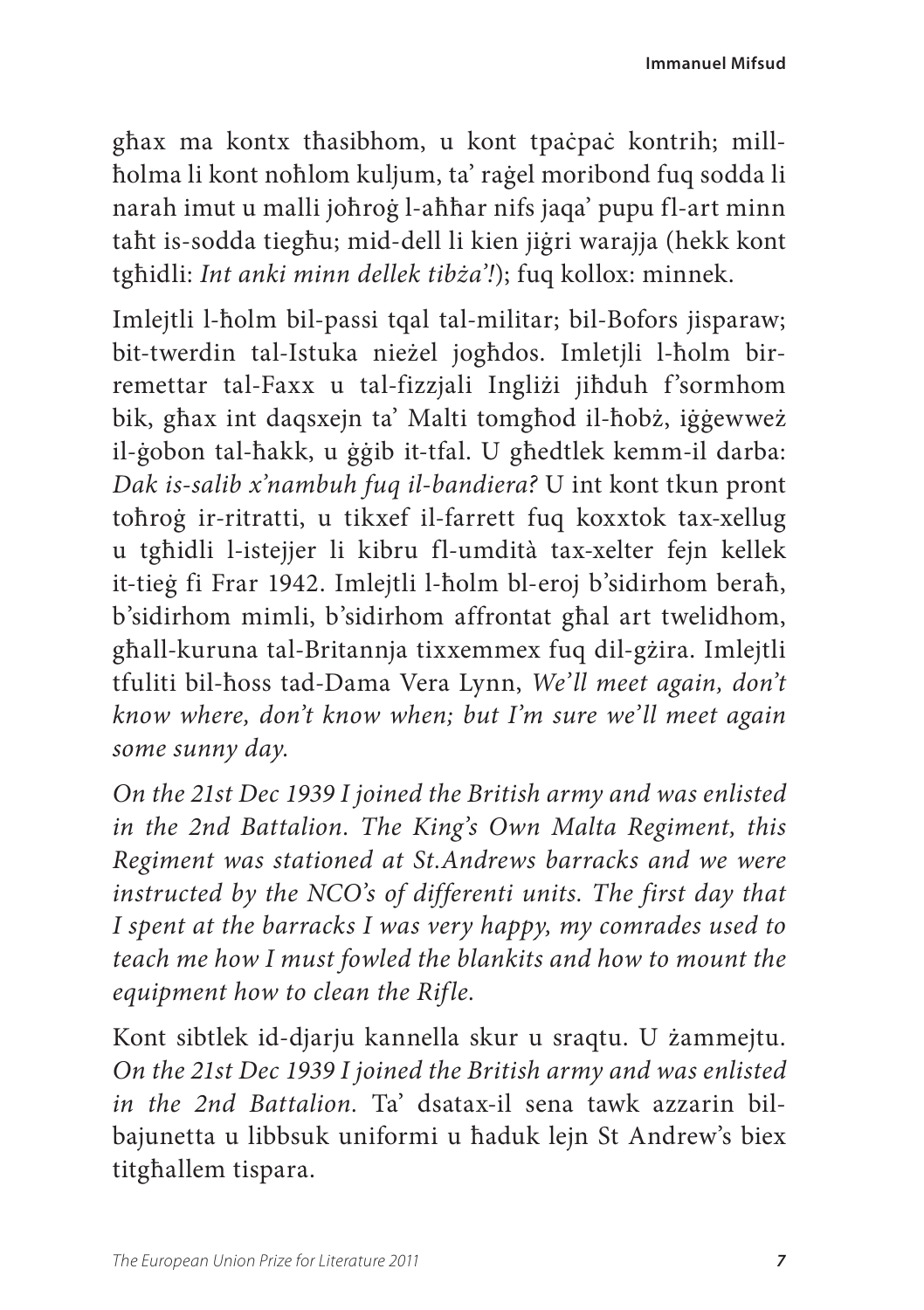*The following day I was marched to the Quarter Master store to collect the rest of my uniform after I had all my uniform I was told by the company sargeant major to take off my Plain clothes and to put on the uniform so I did as I was told. I put the army boots and socks and then I put on the overall dress and the equipment and a stif cap I tooked the Rifle and went the first time on parade I was placed at No 9 Squad under the Instructor L/c Homes of Royal Irish. The Instructor after he spoke to me and recognised that speaks english he told that I will be squad leader. From now on I started the army life.*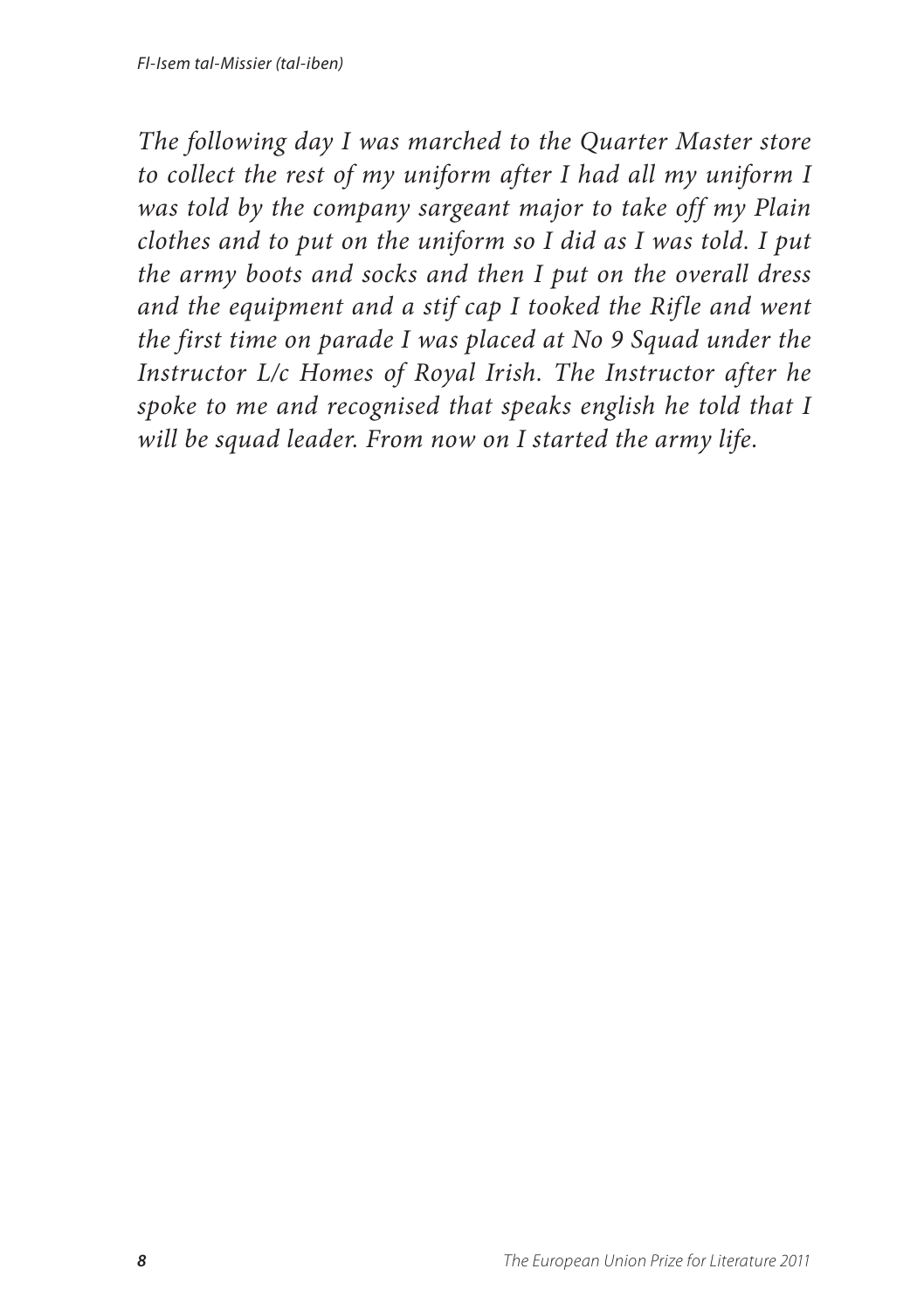# *In the Name of the Father (and of the Son)* **Immanuel Mifsud**

*Translated from the Maltese by Albert Gatt*

At the Addolorata. On your mother's grave. From behind the thick, dark lenses of your glasses, I saw the tear sliding down. It shouldn't have done that, but it did; it just popped up and slid down. You thought I hadn't noticed anything, but I was watching you. I was always watching you, always keeping an eye on you, to see how you'd behave. Like the time I caught you with your hand behind your back, making the sign of the horns when someone – I don't know who – commented on how well you looked, God bless you, in spite of your age, in spite of the permanent damage to your left leg, in spite of everything you'd been through. I was always on the lookout where you were concerned. And on that day, I was watching as this tear slid shamefully down, with the shame you had felt when I had once drawn your attention to another tear sliding down your cheek. On that day, I made you feel even more ashamed when, clinging to your wife's apron reeking of garlic and onions, I announced to all and sundry that I'd just seen you cry.

I didn't know that soldiers could cry too.

I thought that soldiers were made of steel.

I thought their face was always stern and strong and tough.

I thought it was just me who cried, just me who did things I wasn't supposed to do.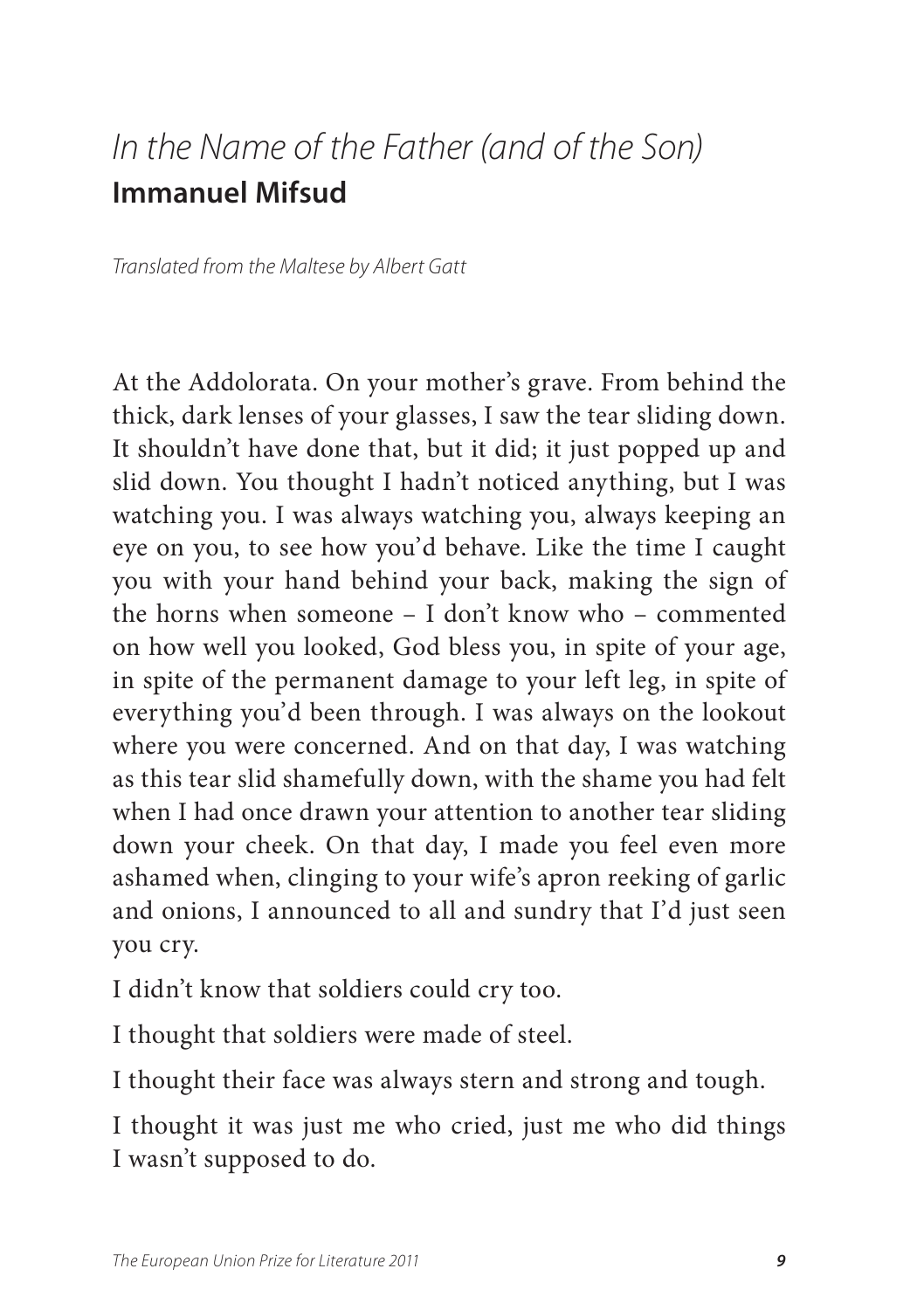Just like that day.

That day.

That

was the time you used to tell me that I couldn't cry. I'm a big boy. You can't grow up and become a man if you cry. How can a boy like you still cry? How can you still cry when you're strong enough to tear this place apart? You can't cry, do you understand me? You just can't.

But I do cry. And I feel ashamed when I cry. And I feel ashamed because I shouldn't cry. And I feel even more ashamed because – do you really want to hear this? – I actually like crying. I like to feel that trickle of warm water. I like the constricted sensation in my nose, my eyes screwed shut. I like it when everything looks bleary.

I like disobeying you.

I like feeling scared of you because you're scary. Because you look at me and your withering look scares me. And I quail and move away.

You cry too.

You cry too, soldier.

As you did on that day, when the man at your side died. Didn't you cry on that day, when you saw him get hit? Didn't you?

As you did on that day, when everything was pulverised before your eyes.

As you do whenever you remember that your wedding ceremony was held in a bomb shelter.

*Underneath the lantern*

*By the barrack gate,*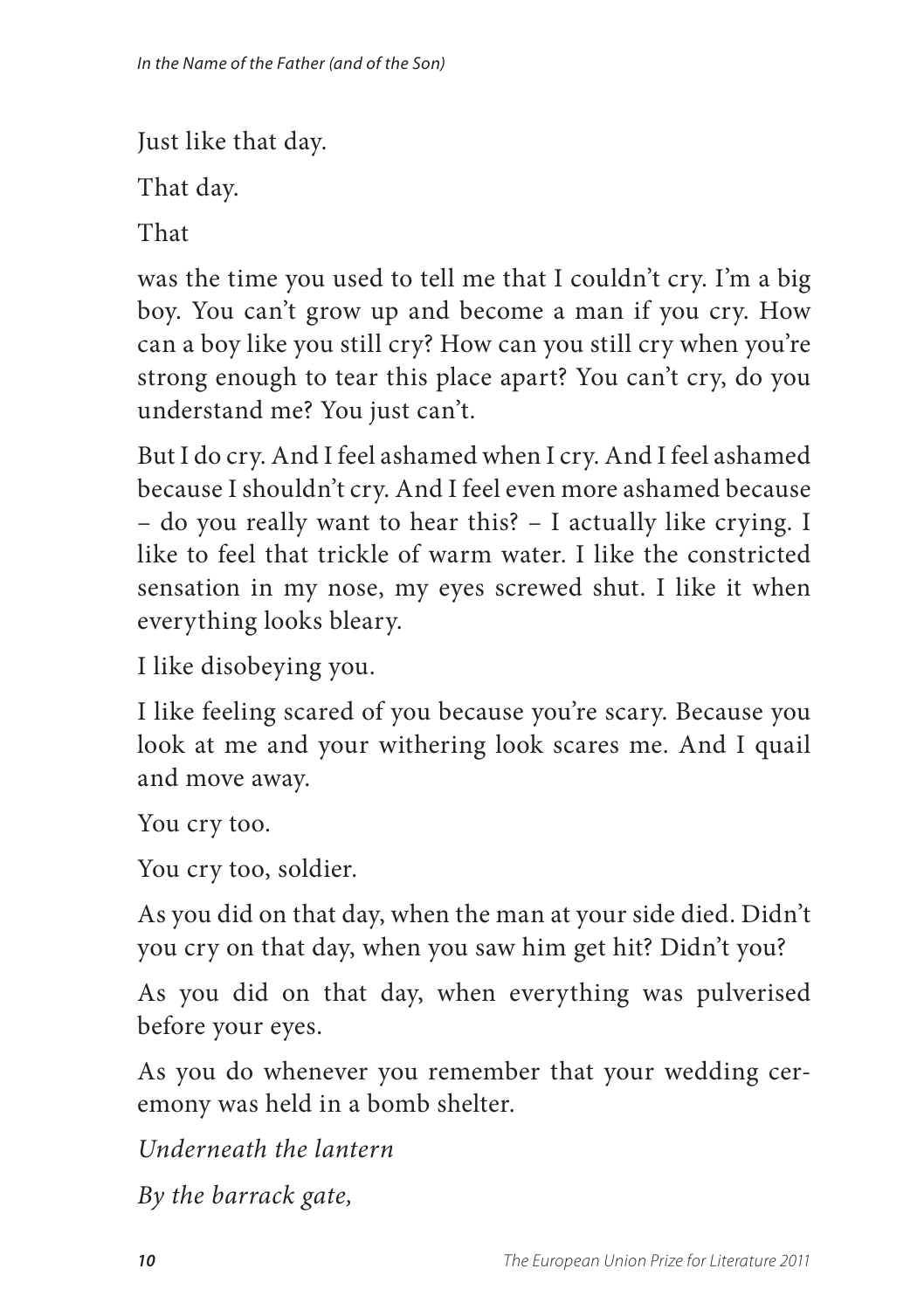*Darling I remember The way you used to wait. T'was there that you whispered tenderly That you loved me; You'd always be My Lili of the lamplight, Wie einst Lili Marlene, Wie einst Lili Marlene,*

The cigarette hanging lazily from the corner of your mouth. Droopy-eyed. Humphrey Bogart. Casablanca. Tripoli. Benghazi. The stiff-collared shirt. The small, tight knot of your tie. That look. That thin moustache on a smooth face, the smell of shaving cream every morning before sunrise. *Wie einst Lili Marlene, Wie einst Lili Marlene.*

Which is why, when I see the tear that I wasn't supposed to see, there by the family grave, I am stunned.

I, Joseph Mary Mifsud, from Valletta, son of Pawla and Salvu, proletarian and committed Socialist, though I have never read the red books (because those are blacklisted by our Mother the Apostolic Roman Catholic Church and because I don't have a head for difficult, evil books, though I do know how to read a little), soldier of the Second World War assigned to the anti-aircraft cannon to defend my homeland from the air assaults of the Fascist Italian bastards and the Nazi pigs, risking my life for my homeland, for the family entrusted to my care by the grace of God, with a tattoo on my arm because I'm a proletarian soldier – first a corporal, then a sergeant in the King's Own Malta Regiment and the Royal Malta Artillery in Bigi and Tignè – my skin blistered by white-hot steel,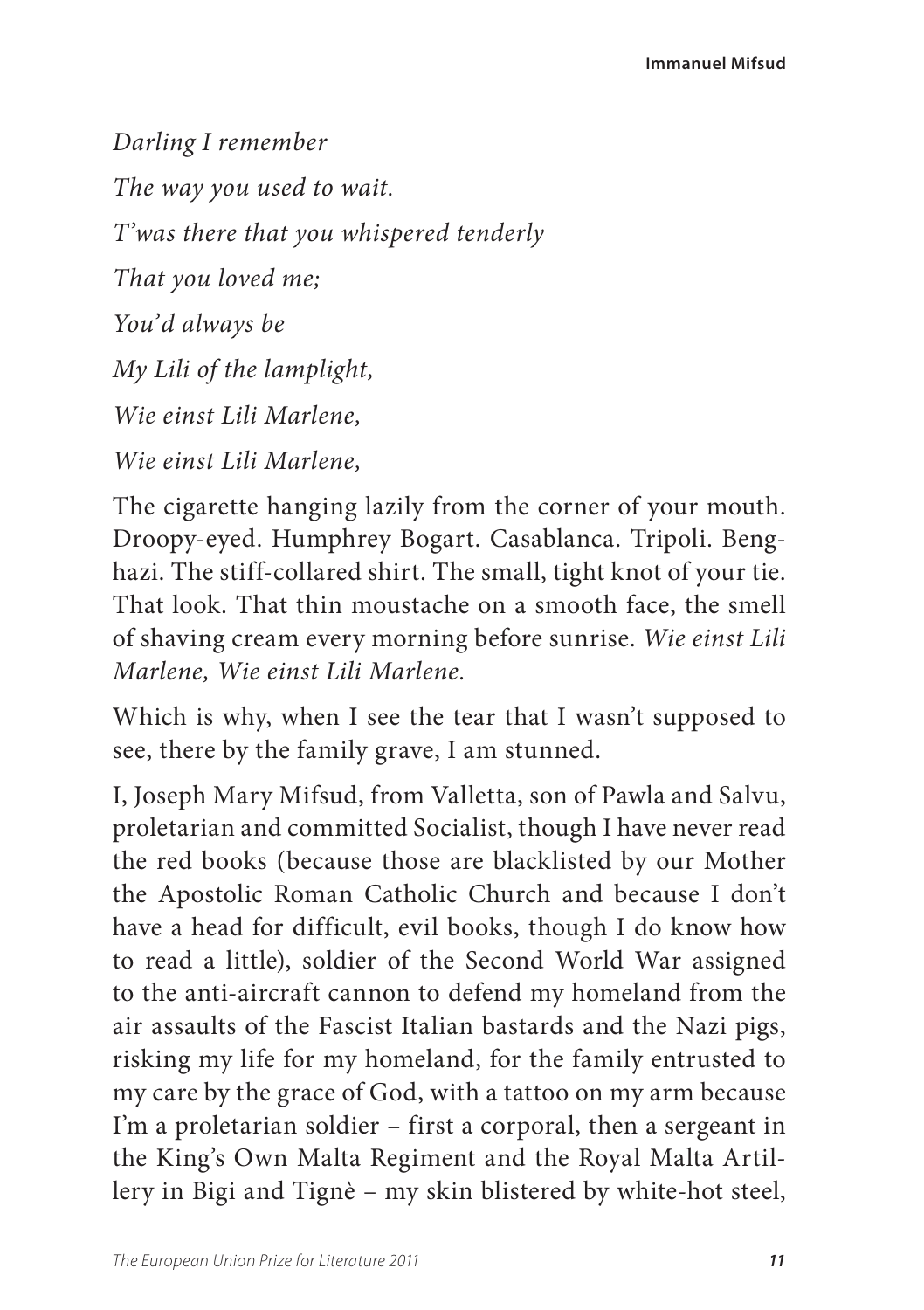toiling as I had been doing since childhood, after my mother was widowed for the second time, running about the streets wearing only one shoe in order to make the pair last longer, taking on whatever jobs I could find to support my mother and my younger siblings, and learning the facts of life on street corners, rinsing saliva, sauce and fried egg yolk off plates and glasses in village bars, checking passenger tickets on the bus, bending double in the factories at Marsa and getting covered with soot and coal fragments, becoming a man as men are supposed to be, a hymn to barefooted humanity and an inspiration for the Workers' Movement, living and moving and taking aim at the enemy whose aeroplanes train their guns at my head, becoming, existing, being.

At the age of forty-seven, I welcomed my eighth child with open arms; he would have been the tenth had all my children survived. And I said to the Lord: Lord, thy will be done, for even though I thought I'd earned a rest, having brought up a family and defended my homeland and the One True Faith, thy Providence looked down upon me from on high and recognised my abilities and saw that I still had the necessary strength in spite of all that had happened to me, all I had been through, all I had witnessed, and thereby sent me another child. I do not know how I will support this added burden that came so unexpectedly, but I place my trust in thee, O Lord, as I have always done.

At the age of eighty-seven, Lord, you summoned me unto you.

Joseph Mary Mifsud, also known as *il-Kikkra*, The Cup.

*Now, let's see if you can get this one: your lips against hers in a kiss, and one finger right through her orifice. Go on then, what is it?*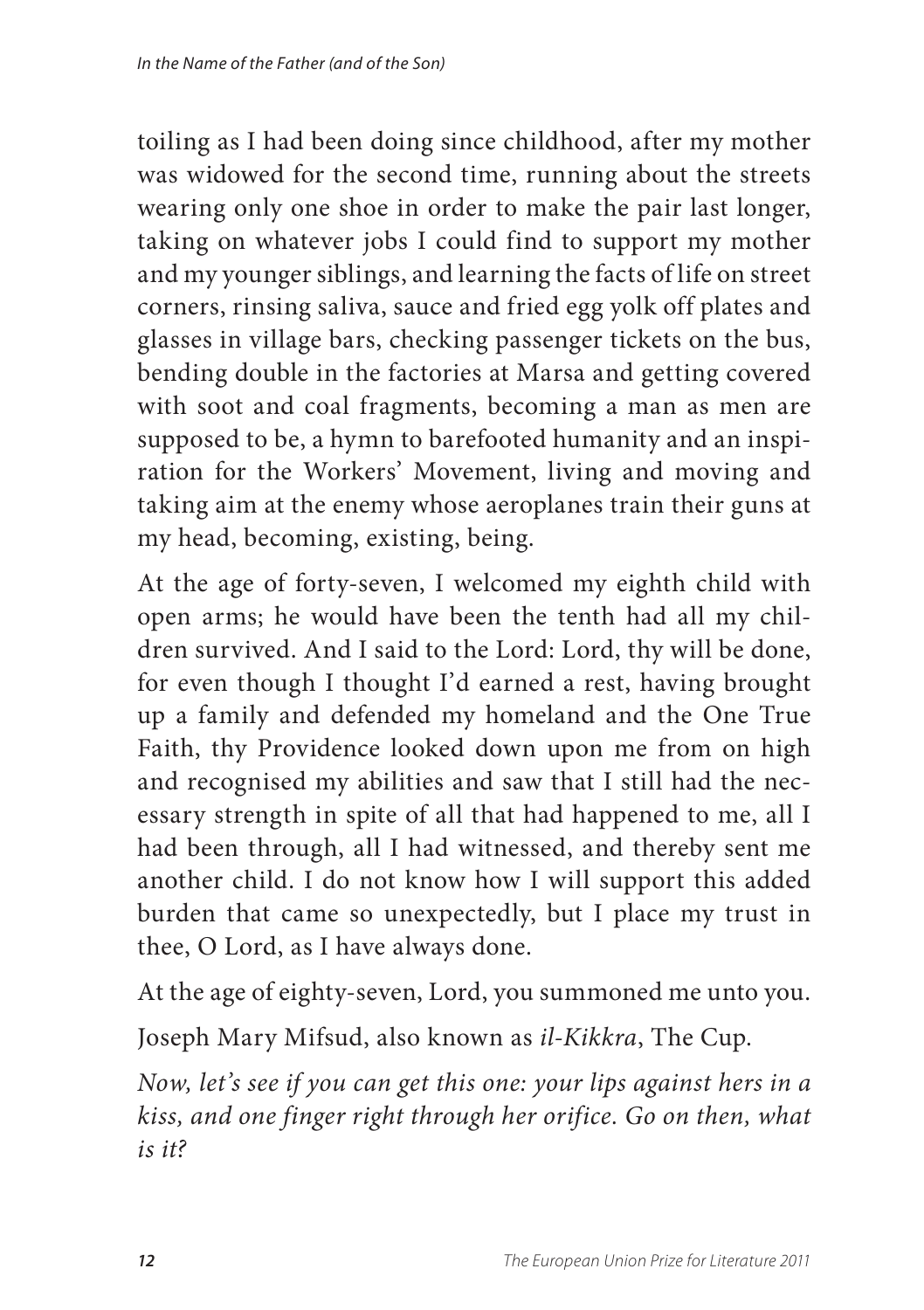And I go red. My mind has been sullied already and I suspect you've noticed and you're trying to see just how dirty-minded I've become. *Go on, what is it? Your lips against hers in a kiss, and one finger right through her orifice.* And I remain silent because I'm not sure what you expect: whether you're trying to see how much of a man I've become or whether I remain the little boy I've always been. And then you smile and say: *It's a cup*, *thicko!* Oh right, a cup. In the grimy alleyways of my mind that rather resemble the streets you used to run through half-shod, I was thinking you might be talking about this girl I was with last night when I skived off mass for the First Friday of the month. The Cup – that's your nickname, isn't it? Mifsud, *il-Kikkra*.

Those heavy, black boots. Mismatched. The boots that are meant to conceal your disability. Somewhere on the way to Madliena, a soldier riding a motorbike up the hill. Somewhere in Madliena, a soldier lying unconscious in a field. One year in the military hospital at Bigi. Another year in the military hospital in London.

When you get home you collapse onto the nearest chair and unlace your boots. You always unlace the left boot first. And you ask me to pull your boots off for you. And when I've finally pulled them off, they feel heavy in my hands. And you tell me to line them up neatly under the bed. And you roll along like a boat on a rough sea. And the sea gets rougher once your boots are off. No shortness of breath, in spite of all the cigarettes you smoke; you dive to the very bottom of the bay below Xgħajra Tower to bring up sea urchins. Scores of sea urchins in the wicker basket. They smell of the sea. I don't know the smell of sea urchins, and I've never been down to Xgħajra Tower and those dark depths scare me. I'm scared. I'm scared of a lot of things: of the cemetery you take me to every other Sunday; of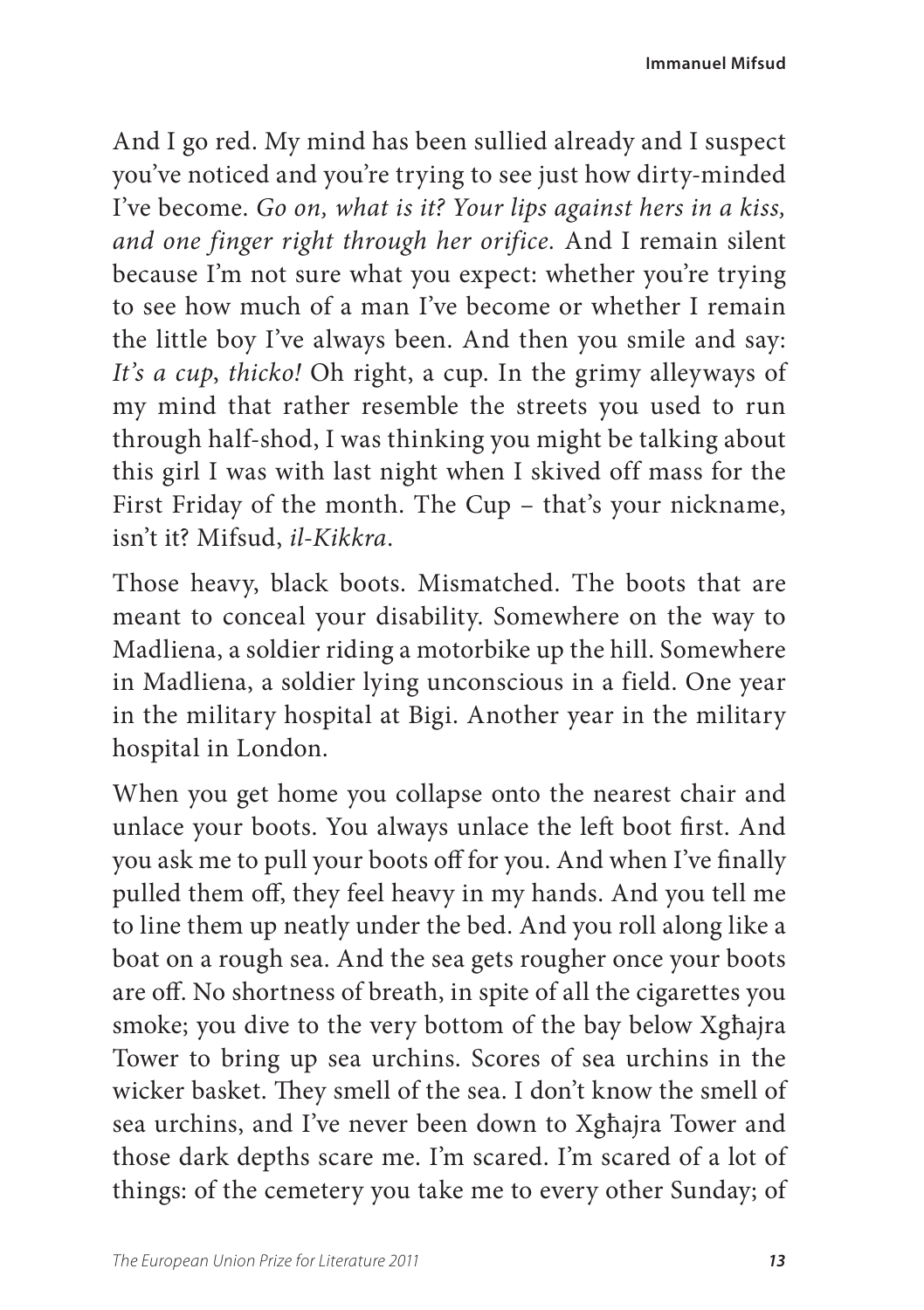the big horses belonging to the mounted police that you take me to see; of your left leg, twisted out of all proportion; of dogs; of the grasshoppers that leap among the hundred-leaved roses in the corner of our yard; of the tortoise you smuggled in without a permit, hidden in the rucksack you used to carry en route to Tripoli, to Benghazi; of the litter of cats that jump about and multiply and give birth in the wardrobes in Leli Cousin's house next door; of Leli Cousin himself, reeking of sweat, of piss and of *Du Maurier* cigarettes; of the darkness that falls every evening; of thunder; of lightening; of the earth's tremors one night in 1972; of the high blood pressure you suffer from; of your voice, whenever you raise it; of the belt you begin to undo whenever I disobey you; of the glasses across your face; of your pointed moustache; of the green tattoo on your arm; of your age; of the death of my mother mother, which I expect any moment; of the disfigured face of Christ on the cross; of the photograph of your mother with her bottom lip hanging; of all the mysterious stories of my aunt Stella, whom I've never seen but whom I'd really like to meet some day; of the thieves who broke into Rexie's place and made off with fifty quid after giving her a beating and throttling her; of the ghosts you claim you used to see in the tenement building in Valletta where your aunt Basilica used to live; of the Labourites who would troop past our place escorting minister Lorry or minister Grima; of the vindictive state apparatus that transferred you to a different post at work because you couldn't keep your mouth shut and voiced your criticism; of the dream I used to dream every night of a moribund man whom I watched as he lay dying on a bed, a doll falling out from under his bed just as he breathed his last; of the shadow that doggedly pursued me (that's what you used to tell me: *You're afraid of your own shadow!*); and above all: of you.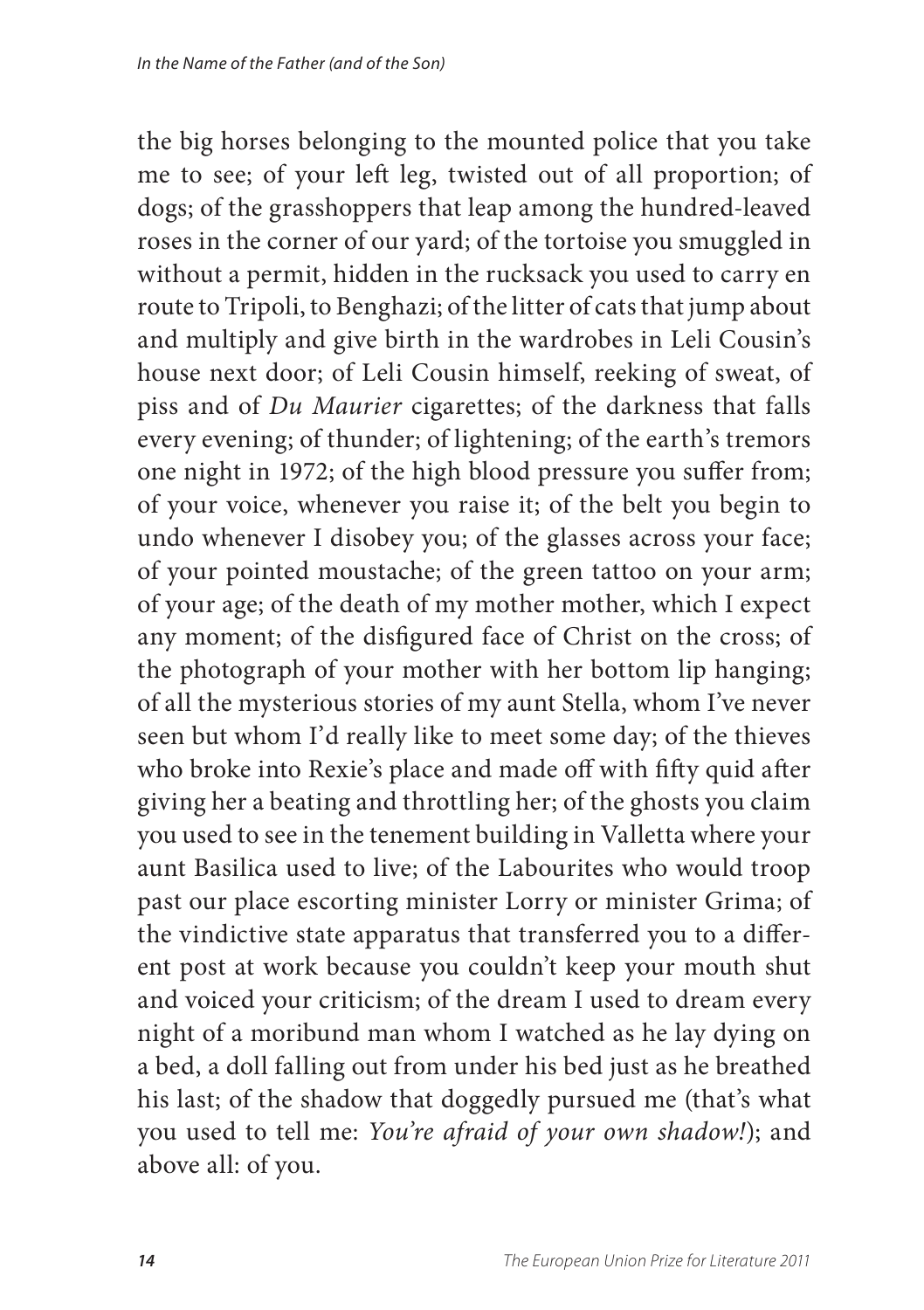You filled my dreams with the heavy tread of the military; with the crackle of Bofors guns; the screech of diving Stukas. You filled my dreams with regurgitated images of Fasces and the English officers taking the piss out of you, this little Maltese man chewing on bread, nibbling at hard white cheese and bringing forth children. And I asked you so many times: *What's that Cross doing on our flag?* And you would promptly take out your photographs, show off the scar in your left thigh and tell me the stories that had swollen in the damp of the bomb shelter where your wedding ceremony was held in February 1942. You filled my dreams with barrel-chested heroes baring their chests and standing, chest out, to defend their homeland and the British Crown, shining brightly above this island. You filled my childhood with the sound of Dame Vera Lynn, (1)*We'll meet again, don't know where, don't know when; but I'm sure we'll meet again some sunny day.*

*On the 21st Dec 1939 I joined the British army and was enlisted in the 2nd Battalion. The King's Own Malta Regiment, this Regiment was stationed at St.Andrews barracks and we were instructed by the NCO's of differenti units. The first day that I spent at the barracks I was very happy, my comrades used to teach me how I must fowled the blankits and how to mount the equipment how to clean the Rifle.*

I found your diary, bound in dark brown, and nicked it. And I kept it. *On the 21st Dec 1939 I joined the British army and was enlisted in the 2nd Battalion.* At the age of nineteen they handed you a rifle with a bayonet and dressed you up in a uniform and took you to St Andrew's to learn how to shoot.

<sup>(1)</sup> In the original text, this passage of ungrammatical English is a quotation from a diary and has therefore been left as it is.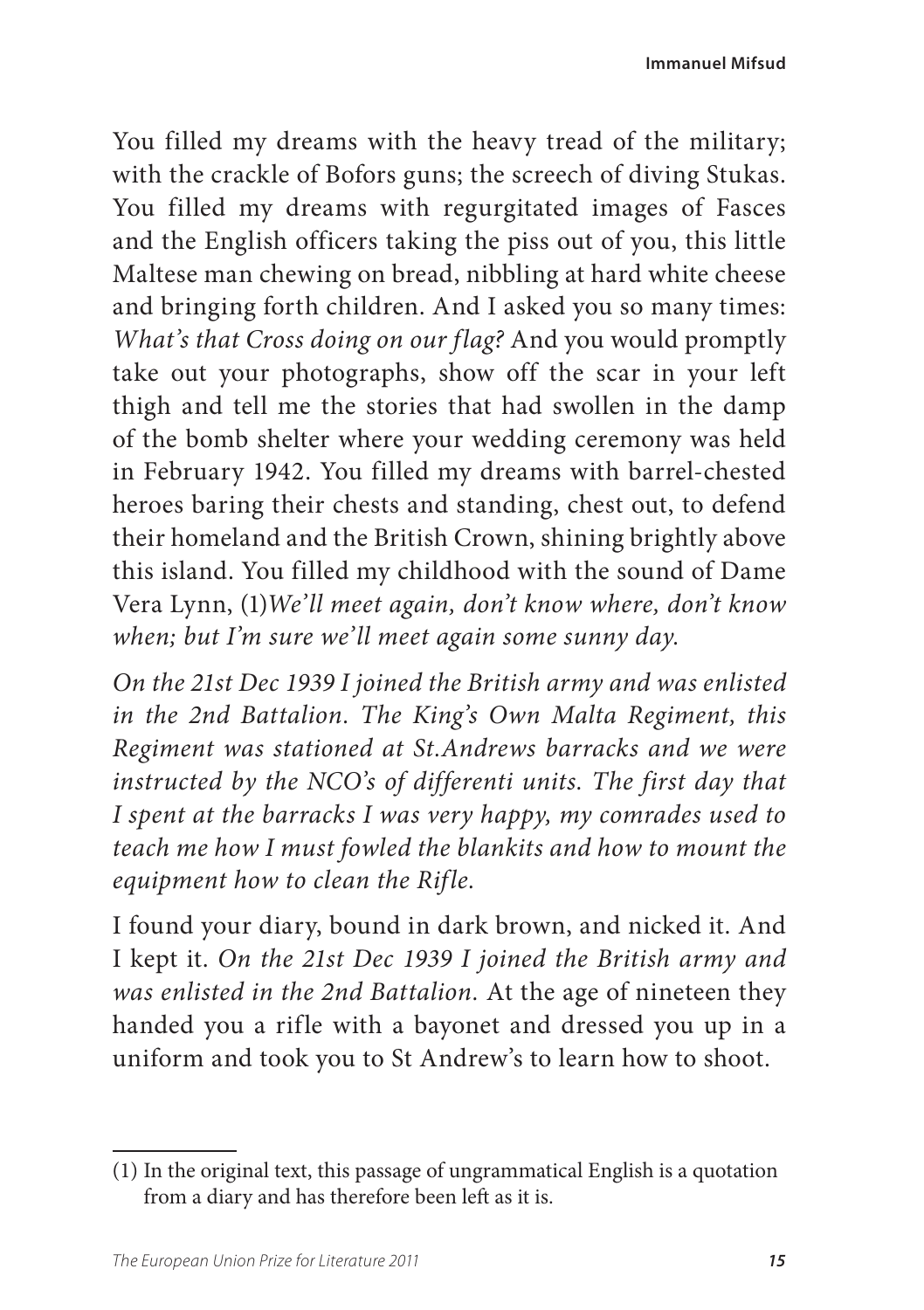*The following day I was marched to the Quarter Master store to collect the rest of my uniform after I had all my uniform I was told by the company sargeant major to take off my Plain clothes and to put on the uniform so I did as I was told. I put the army boots and socks and then I put on the overall dress and the equipment and a stif cap I tooked the Rifle and went the first time on parade I was placed at No 9 Squad under the Instructor L/c Homes of Royal Irish. The Instructor after he spoke to me and recognised that speaks english he told that I will be squad leader. From now on I started the army life.*

> *Acknowledgement* The lyrics of the song *Lili Marlene* are from the English version by Tommie Connor (1944).